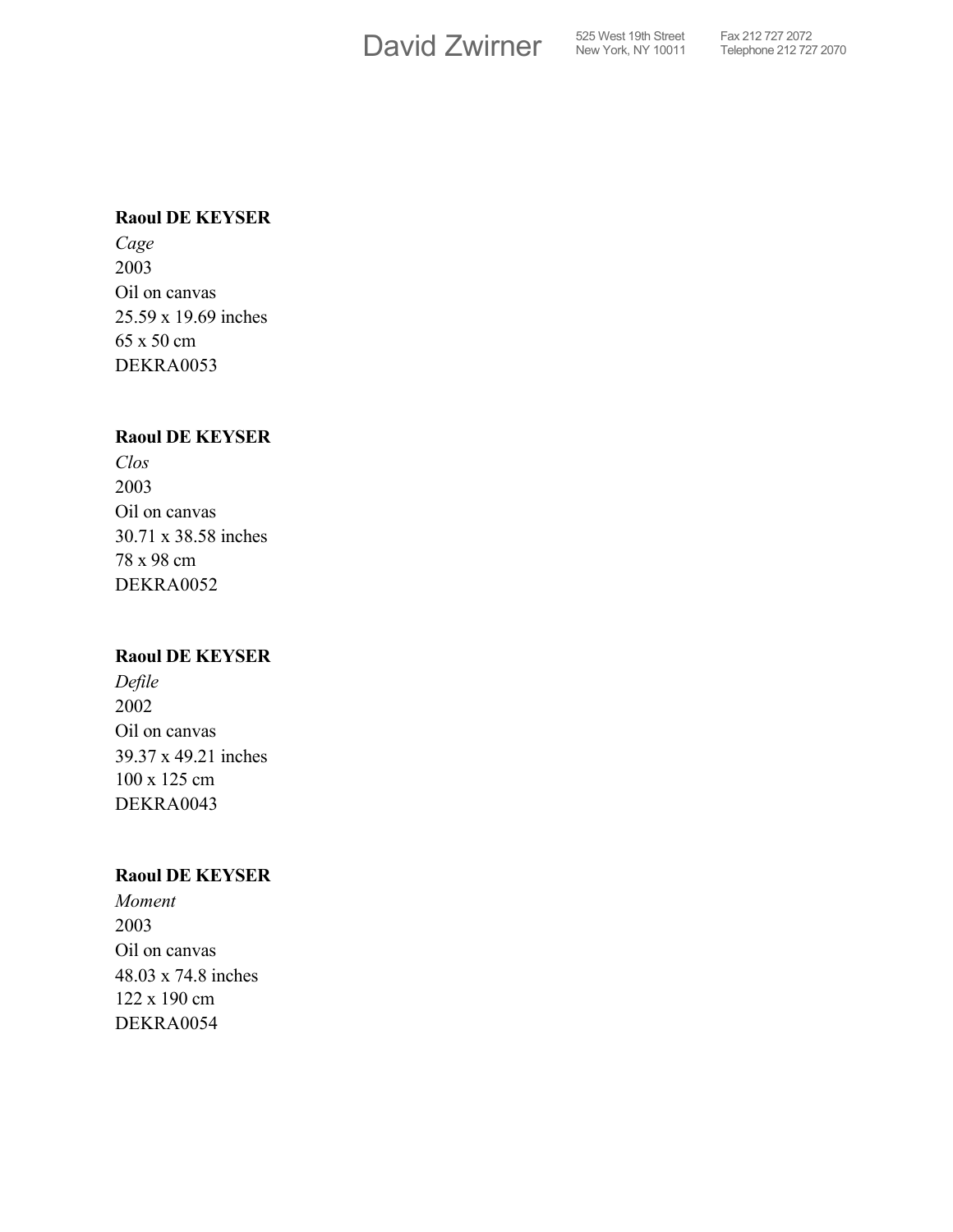## **Raoul DE KEYSER**

*Precedent* 2003 Oil on canvas 55.12 x 39.37 inches 140 x 100 cm DEKRA0047

## **Raoul DE KEYSER**

*Presto* 2003 Oil on canvas 55.12 x 39.37 inches 140 x 100 cm DEKRA0041

## **Raoul DE KEYSER**

*Proloog* 2003 Oil on canvas 55.12 x 39.37 inches 140 x 100 cm DEKRA0046

## **Raoul DE KEYSER**

*Recover* 2003 Oil on canvas 32.28 x 26.38 inches 82 x 67 cm DEKRA0045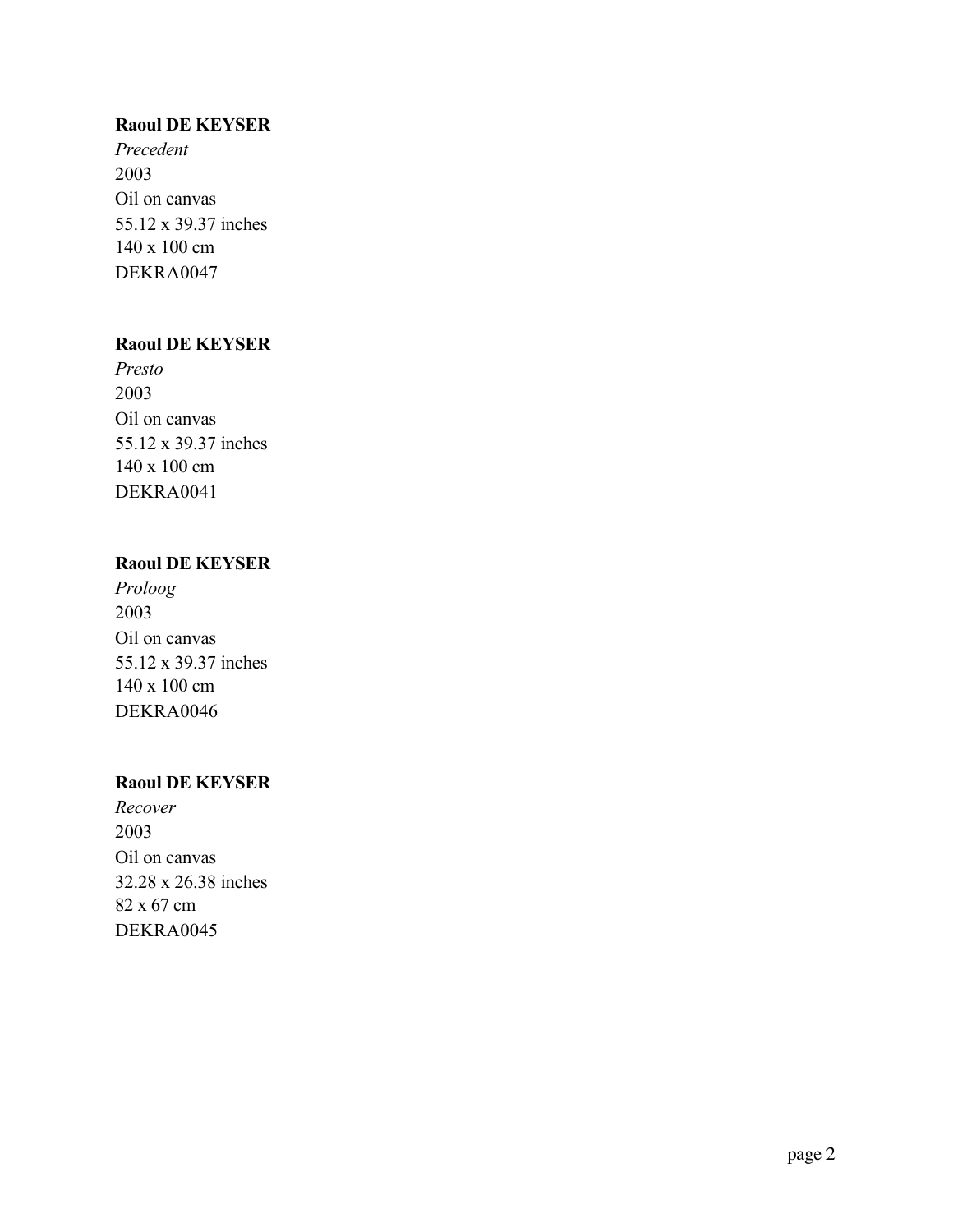#### **Raoul DE KEYSER**

*Replay* 2002 Oil on canvas 27.56 x 19.69 inches 70 x 50 cm DEKRA0042

# **Raoul DE KEYSER**

*Reserve* 2003 Oil on canvas 35.43 x 25.59 inches 90 x 65 cm DEKRA0050

## **Raoul DE KEYSER**

*Residu* 2003 Oil on canvas 35.43 x 25.59 inches 90 x 65 cm DEKRA0051

## **Raoul DE KEYSER**

*Resonant* 2003 Oil on canvas 35.43 x 25.59 inches 90 x 65 cm DEKRA0049